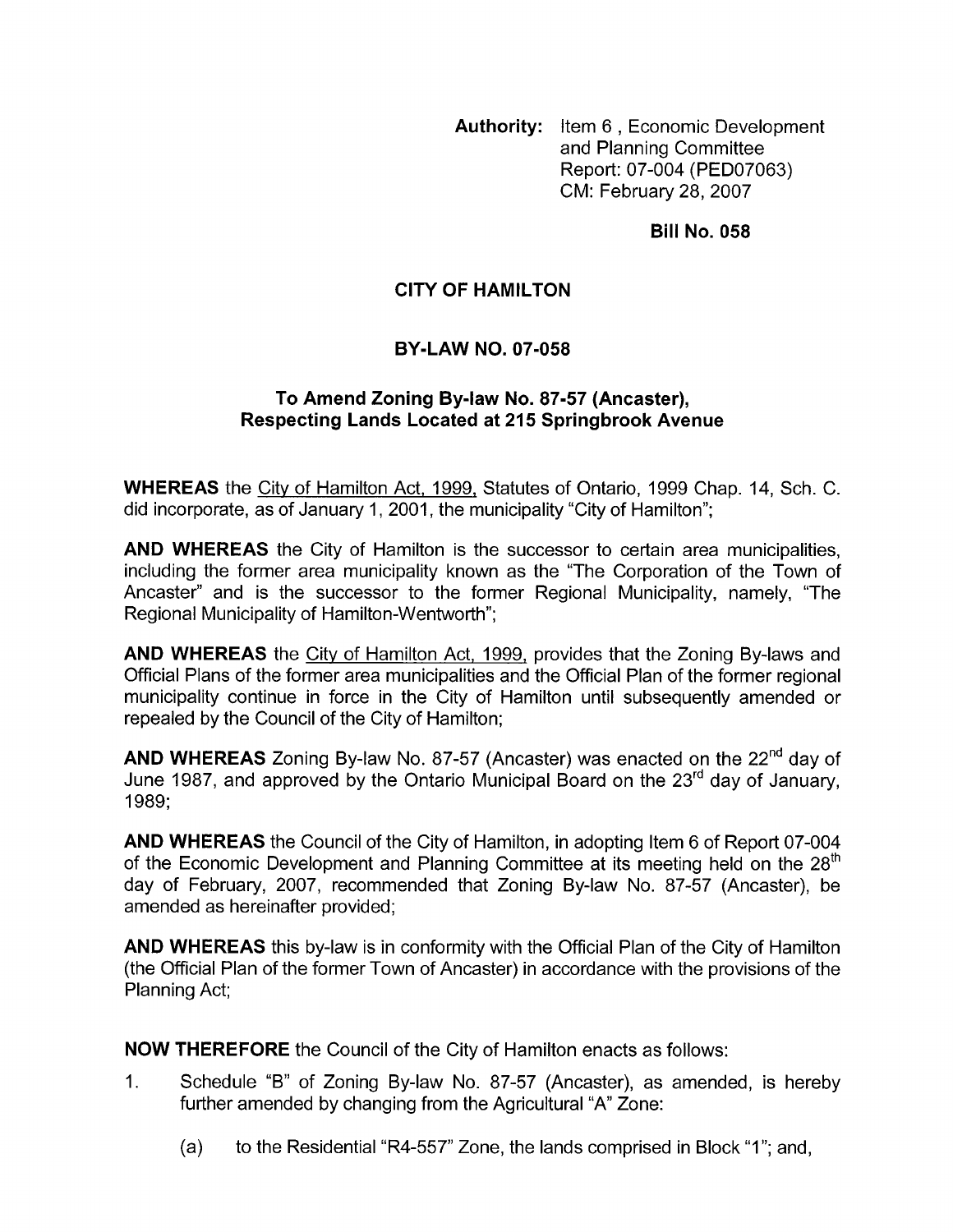(b) to the Residential "R4-548" Zone, the lands comprised in Block "2";

the extent and boundaries of which are shown on a plan hereto annexed as Schedule "A".

- 2. That Section 34: Exceptions of Zoning By-law No. 87-57 (Ancaster), as amended, is hereby further amended by adding the following subsections:
	- **R4-548** That notwithstanding the provisions of paragraphs (a), (c), (d) and (e)(ii) of Subsection 12.2 "Regulations" of Section 12: Residential "R4" Zone, and Schedule "C", the following special provisions shall apply to the lands zoned "R4-548":

## Requlations

| (a) | Minimum Lot Area:     | 370 square metres, except for a<br>corner lot, where the minimum lot<br>area shall be 500 square metres. |
|-----|-----------------------|----------------------------------------------------------------------------------------------------------|
| (b) | Maximum Lot Coverage: | 45 percent.                                                                                              |
| (c) | Minimum Front Yard:   | 3.0 metres to the dwelling and<br>6.0 metres to a garage shall be<br>provided.                           |
| (d) | Minimum Side Yard:    | On a corner lot, the minimum<br>side yard abutting a street shall<br>be 3.0 metres.                      |

**R4-557** That notwithstanding the provisions of paragraphs (b), (c), and (d) of Subsection 12.2 "Regulations" of Section 12: Residential "R4" Zone and Schedule "C", the following special provisions shall apply to the lands zoned "R4-557":

## Regulations:

- (a) Minimum Lot Frontage: 15 metres.
- (b) Maximum Lot Coverage: 45 percent
- (c) Minimum Front Yard: 6.0 metres.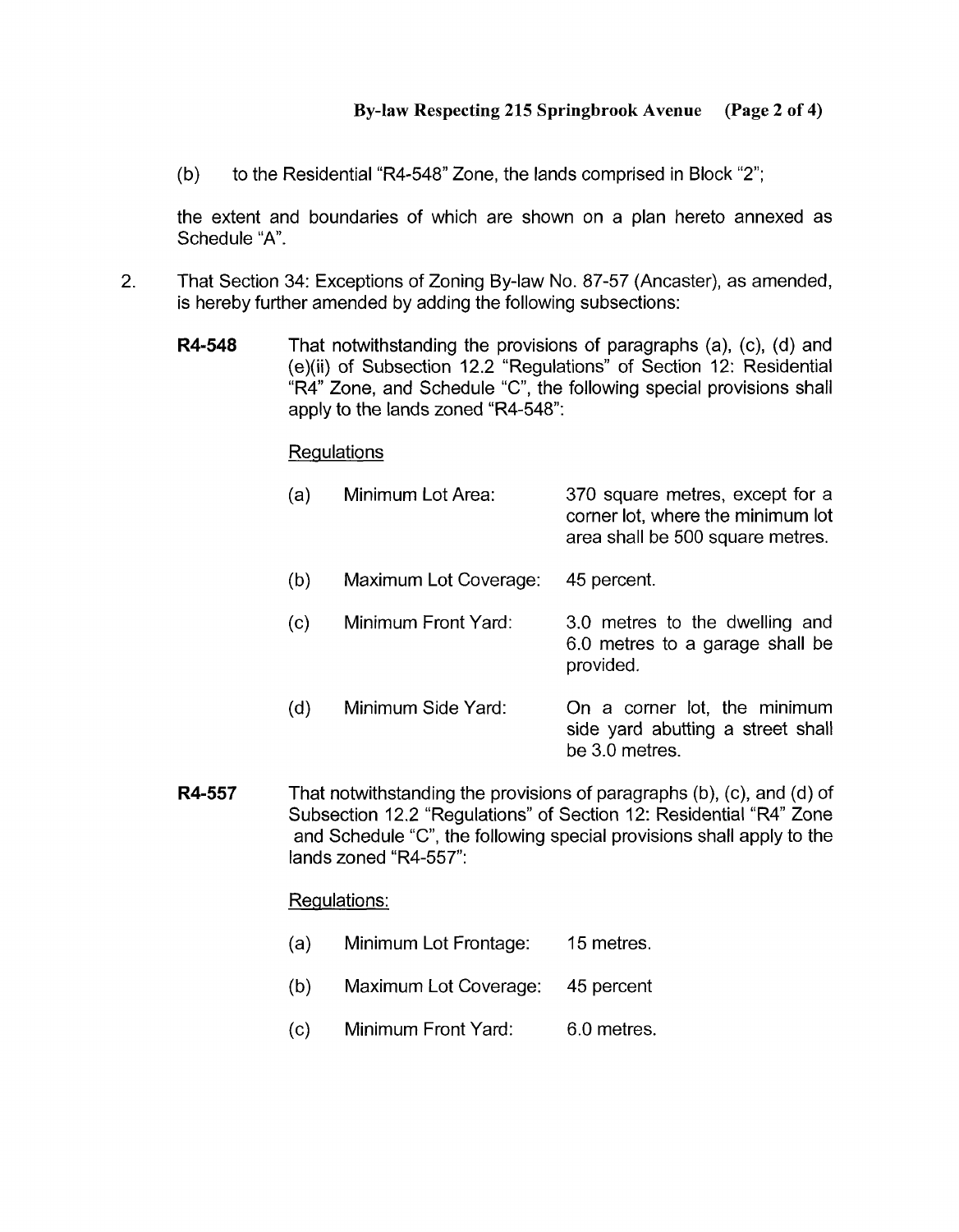- **3.** That the amending By-law be added to Map 1 of Schedule B of Ancaster Zoning By-law No. 87-57.
- 4. The Clerk is hereby authorized and directed to proceed with the giving of notice of the passing of this by-law, in accordance with the Planning Act.

PASSED and ENACTED this 28<sup>th</sup> day of February, 2007

Fred Eisenberger

Mayor City Clerk

Kevin C. Christenson

ZAC-06-81